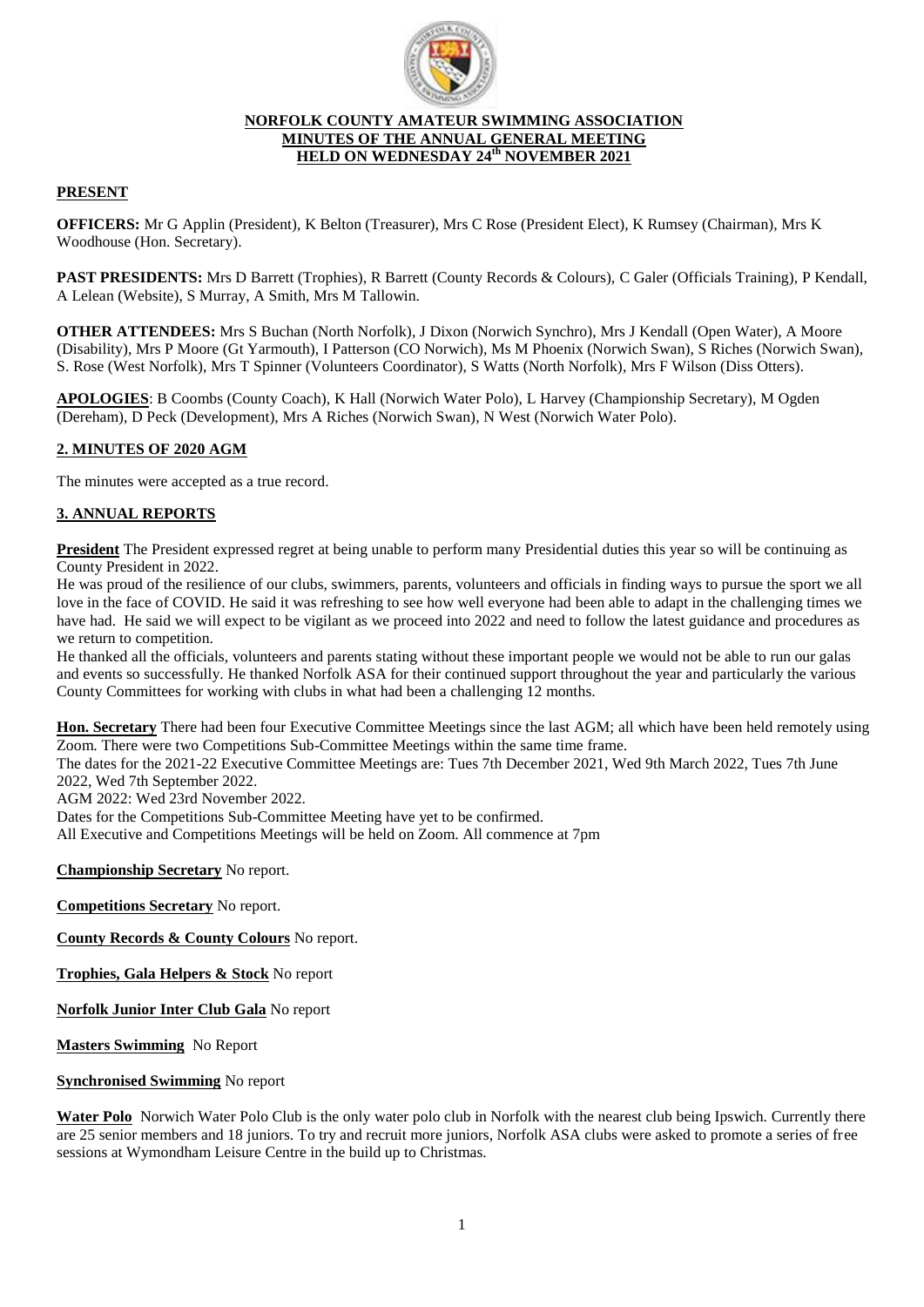Pool time for training has been reduced from 4 hours 15 minutes a week to 2 hours 15 minutes so this puts incredible strain what the club is able to provide.

The Club has one qualified referee and would like to gain some funding to give more club members the chance to become qualified.

**Open Water** COVID-19 forced the Region to cancel the 2021 Regional Open Water Championships. The 2022 will be held at Whitlingham on July 10th 2022. The format of previous years will continue, with the addition of chip timing to aid the results process. The Norfolk County Open Water Championships will continue to be an integral part of the day. Norfolk Open Water training took place at Whitlingham in the summer and will be organised ahead of the Regional Championships in 2022. The Regional OW event team are seeking a volunteer to take on the important role of entry coordinator in the run up to the event and recorder on the day. Ideally this would be someone with previous experience of this process and would be a great help if the volunteer came from Norfolk, so that they could get together with local members of the OW event team during the pre-race period to work on things together. If you know of anyone who would be able to provide this particular support please can you contact Jacqui or Paul Kendall.

[openwater@eastswimming.org](mailto:openwater@eastswimming.org)

### **Disability Swimming** No report

**County Website** No report

**Officials Liaison** No report.

**Officials Training and Development Co-ordinator** Return to competition has been tentative with some clubs able to have a greater amount of competitive swimming than others depending on pool restrictions.

(GDPR) continues to restrict the information Swim England is able to pass to the Officials Coordinator so he was grateful to the coordinators in each club for passing on relevant information.

There has been a reduction in officials renewing membership this year but this has not been as great as anticipated. Swim England East Region ran a series of updates for officials of all levels which were well attended.

Poolside practical assessment has been removed in the JL1 & JL2 categories so after a review of candidate's workbooks and discussion of competencies, a number of passes had been processed. Mentoring on a one-to-one basis is still not allowed with restrictions in place. As soon as this situation changes, clubs will be informed.

Some clubs have been very active in encouraging members to complete the online courses, which is far easier for candidates as they can take it at their own pace and at any time. JL2 & JL2S courses are being delivered via the internet and the East Region are sharing details of courses which give candidates multiple opportunities to access a course. Referee training is expected to recommence in January 2022 with previous candidates starting the classroom sessions from scratch For further details on any of the above please contact. Chris Galer. Email. [cat.galer@sky.com](mailto:cat.galer@sky.com)

**Development** There had been few development opportunities this year. However, webinars organised by the group included Nutrition, Sports Psychology, Parents in Sport and elite swimmer talks. Open water coaching sessions were held at Whitlingham during the summer. Beth Coombs joined the development group as the County Coach

A Development meeting was held on November 16th (via Zoom) to discuss the way forward for 2022.

The Development Secretary thanked Chris Galer, Stewart Murray, Keith Belton and Bethany Coombs for their input to the development of Norfolk Swimmers.

### **Child Protection & Welfare** No report

**East Region** No report.

**Emergency** No report.

**Press & PR** No report.

**County Volunteer Co-ordinator** Meetings of the newly formed NCASA Volunteers Forum took place quarterly, and subjects discussed included: fundraising, COVID safe competition, volunteer recruitment and resources. The forums were a way to support clubs and to share knowledge and experiences.

The reports were accepted unanimously. The officers were thanked for the preparation of their reports.

# **4. BALANCE SHEET**

The Hon. Treasurer presented the annual report.

The Account presented a straight financial position under the headings used for many years.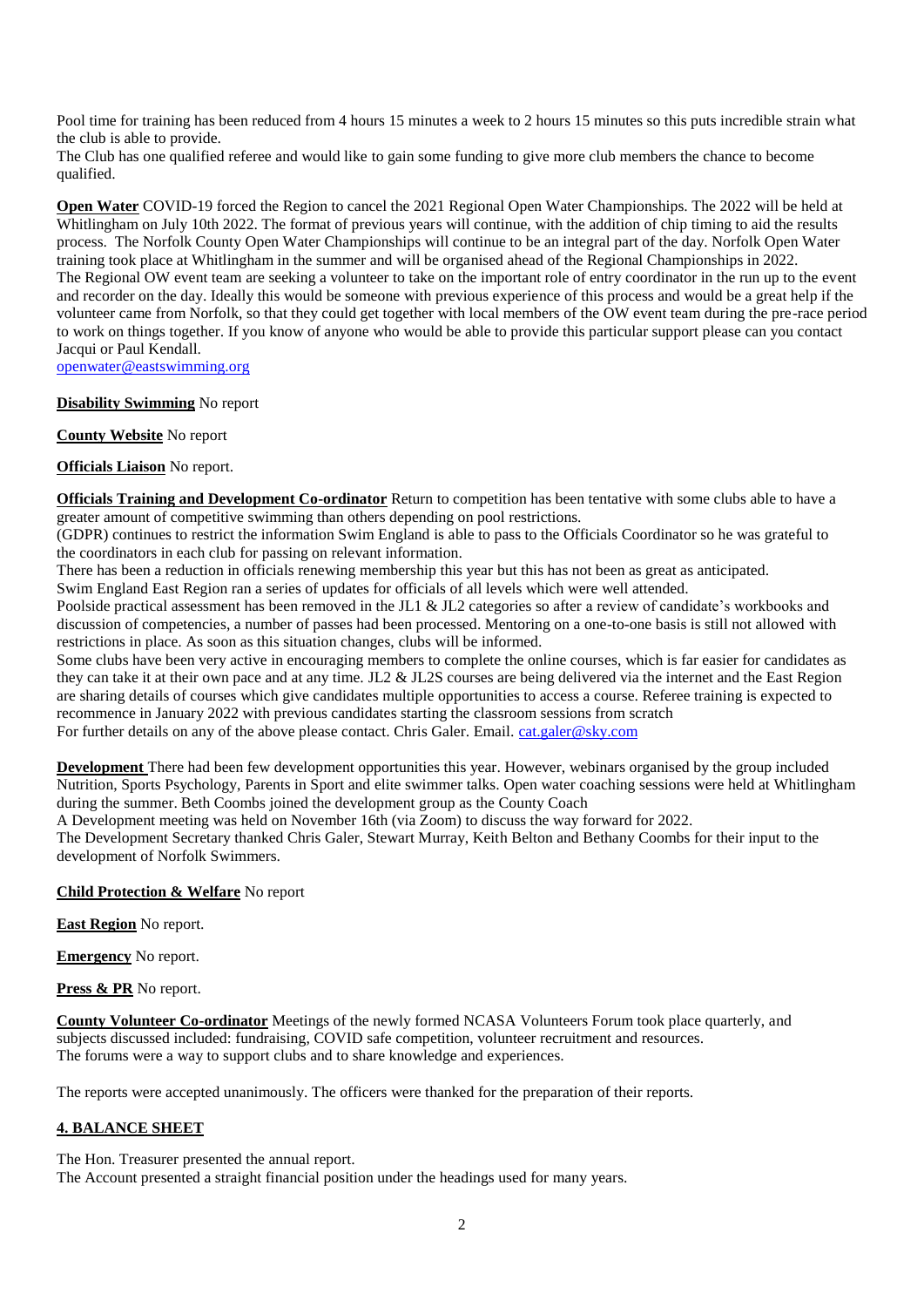Income for the year totalled £348.23 against expenditure of £8,640.95. The Balance Sheet showed a deficit of £8,292.72. Current assets, including stock, are £65,417.12. There has been no income generated from galas due to the pandemic. Expenditure was mainly development and affiliation rebates, both to support clubs. The Closing Stock includes £756.32 in respect of medals that were purchased for 2020 events but will now be used during 2022. They will appear as expenditure and stock sales when they are used. In this way more accurate event costs will be seen.

The Treasurer thanked the auditor, Kathryn Curtis, for her work at the end of the year. The adoption of the accounts was agreed unanimously. The Treasurer was thanked for his work throughout the year.

### **5. AFFILIATION FEES**

The Hon. Treasurer explained that at the last Executive meeting it had been agreed to propose the continuation of the affiliation fee rate of £0.01 per member. This would mean that over £3000 is retained by the clubs. The affiliation fee was approved unanimously.

### **6. DECLARATION OF PRESIDENT FOR 2022**

As his Presidential year had been disrupted by the coronavirus pandemic, it was agreed that Gary Applin should continue as President for 2022.

### **7. ELECTION OF OFFICERS**

| <b>President Elect</b> | Cheryl Rose           |
|------------------------|-----------------------|
| Hon. Chairman          | Kevin Rumsey          |
| Hon. Secretary         | Karen Woodhouse       |
| Hon. Treasurer         | Keith Belton          |
| Hon. Auditor           | Kathryn Curtis        |
| Hon. Solicitor         | <b>Bruce Faulkner</b> |
| Hon. Medical Officer   | Dr Martin Roberts     |

These appointments were approved unanimously.

### **8. ELECTION OF SUB COMMITTEE SECRETARIES**

| Competitions          | Secretary | TBC            |
|-----------------------|-----------|----------------|
| <b>Masters</b>        | Secretary | <b>TBC</b>     |
| Synchro Swimming      | Secretary | Jessica Ashley |
| Water Polo            | Secretary | Kevin Hall     |
| Finance               | Secretary | Keith Belton   |
| Norfolk Junior League | Secretary | Cheryl Rose    |
| Emergency             | Secretary | Chris Galer    |
| Development           | Secretary | Darren Peck    |

These appointments were approved unanimously.

#### **9. ELECTION OF OTHER OFFICIALS AND COUNTY REPRESENTATIVES**

| Trophies                                      | Dianne Barrett                                            |
|-----------------------------------------------|-----------------------------------------------------------|
| Records & County Colours                      | <b>Robin Barrett</b>                                      |
| <b>Officials Liaison</b>                      | Gary Applin                                               |
| Officials Training & Development Co-ordinator | Chris Galer                                               |
| Child Protection & Welfare                    | <b>TBC</b>                                                |
| East Region                                   | Darren Peck                                               |
| Championship Secretary                        | Liam Harvey                                               |
| Gala Helper Liaison                           | Dianne Barrett                                            |
| Team Manager                                  | Annie Riches                                              |
| Press & PR                                    | Marianne Phoenix                                          |
| Disabled Liaison                              | <b>Tony Moore</b>                                         |
| County Coach                                  | <b>Bethany Coombs</b>                                     |
| Open Water                                    | Jacqui Kendall                                            |
| County Website                                | Adam Lelean                                               |
| <b>East Region County Forum Reps</b>          | Darren Peck, Cheryl Rose, Tracey Spinner, Karen Woodhouse |